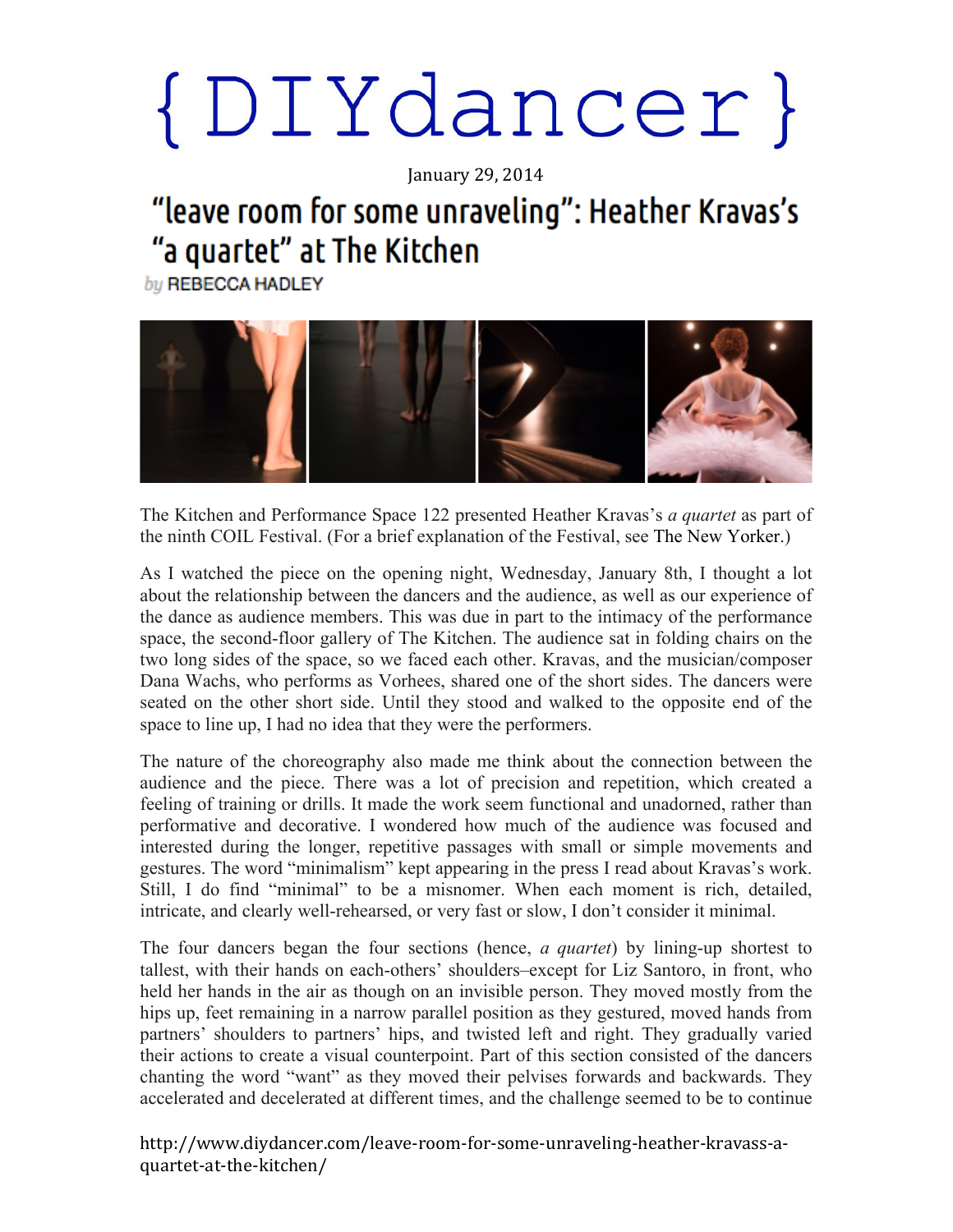## $\{DIYdancer\}$

#### January 29, 2014

to articulate "want" clearly. Kravas quite literally moved from "singular to multitude and back again" (language from the press release), with one dancer performing movements at a tempo different from the rest. The others would match the new pace one at a time, gradually leaving one dancer in the old mode. This experiment was later repeated in slightly different ways during the final portion, and was an interesting device in both instances.

After going to various extremes in tempii and moving through complicated sequences of gestures, the dancers stopped moving, and lovely music – Vorhees performing with a guitar and electronics – began. The dancers then undressed one at a time, coming to rest on the floor clothed only in gray underwear. They situated themselves in shapes on the ground, gradually assembling in different formations.

The long pauses and slow motions encouraged an attention to detail. I was interested to see how each dancer undressed – socks off first, or pants off and then socks? This brings up a good question for me: what are details? Or what is significant? Brian Seibert's New York Times review points out that the dancers were spelling a word – "society" – with their shapes on the ground, which I hadn't noticed.

Next, the dancers changed clothes and the bleak ballet section began. Liz Santoro and Cecilia Eliceche performed innumerable tendus, relevés, and soutenu turns in white leotards, while Oren Barnoy and Jennifer Kjos wore black and marched around the space in patterns. My attention began to wane a little bit. The stark environment created by the music and the steps contrasted with the previous nude section, which had seemed like a utopian world to me.

The last part of *a quartet* was the least interesting of the four segments. For most of it, the dancers moved in a stepping pattern, chanting "milk, bread, coffee, salt, sugar, potatoes, eggs," and I wished that it was done with more energy and enthusiasm…as I imagined it would be done by a folk dance troupe. Nevertheless, the performers were strong and determined throughout; the work was an engaging challenge for me and for the performers.

One of *a quartet*'s strengths was a strong correlation between intention and impression. What is one investigating and how does one make that evident to viewers?

Part of the press release describes this exploration: "How do disparate beings become one faction? What is the nature of exclusion and opposition? Where is the end of us and the beginning of them?"

That last question struck me the most. Who are "us" and "them?" I thought of when the dancers moved in and out of unison, as they formed and reformed different groups. I thought of the ballet section, when Oren Barnoy and Jennifer Kjos didn't do ballet steps with the other two, instead walking to the sound of a very loud fire-alarm-like beeping. This sound element made their presence menacing.

http://www.diydancer.com/leave-room-for-some-unraveling-heather-kravass-aquartet-at-the-kitchen/